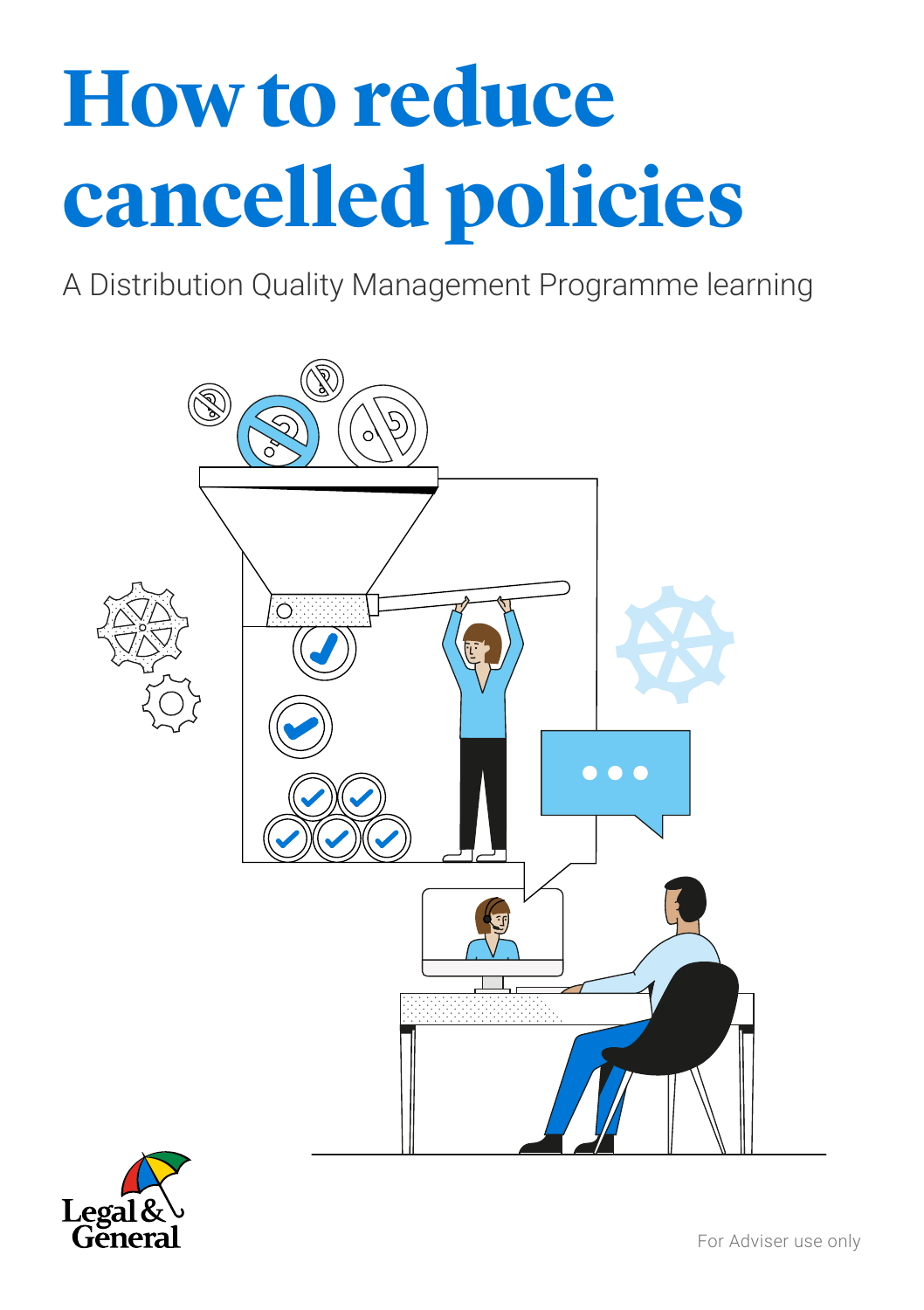On average, 10% of adviser-sold policies will be cancelled before we receive a payment. This is known as cancelled from outset.

## **Reasons for policies being cancelled from outset:**





#### **Client changes mind**

They may not have engaged with the product, or misunderstood the importance of it

This causes the policy to redraw and potentially lose the sale altogether

#### **Mistakes on application**

**Found a cheaper policy** Client may have gone through another adviser or a price comparison website for a cheaper deal

To reduce cancelled from outset policies, you need to act as soon as the policy goes on-risk. It's important that you have a prevention strategy so you can keep hold of your clients' business and save valuable commission.

## **Make the call – our 7-point checklist**

Reduce cancelled from outset policies by calling your clients, ideally within 48 hours of the policy going on-risk. Take this opportunity to reconfirm details and share the following important information with your client:

#### **Why**

1 Why<br>Remind your client of the importance of buying the cover

#### **Cost**

Explain how much the premiums are and what they're for **2 Cost**<br>Explain how much the premiums are<br>and what they're for

#### **When 3**

Confirm that we'll collect the first premium within 14–21 days

#### **Bank details 4**

Check your client's sort code and account number again

#### **Regular payments**

Check their preferred date to pay the Direct Debit from the second collection onwards

#### **Confirmation**

Advise that written details will arrive in the post and client can contact you with any queries

#### **Change of mind**

Tell your client cancellation details will arrive seven days after the policy starts **7**

# **How to reduce lapses and increase retention**

Effective client management can have a positive impact on client relationships and business performance. It's also a crucial factor when it comes to retention and avoiding lapses.

#### **Why lapses happen**







Little to no client contact from adviser

Client expectations not managed from point of sale

Adviser undersold the need for protection







Pressures from competitors, such as clients' bank or mortgage company



Change in client circumstances